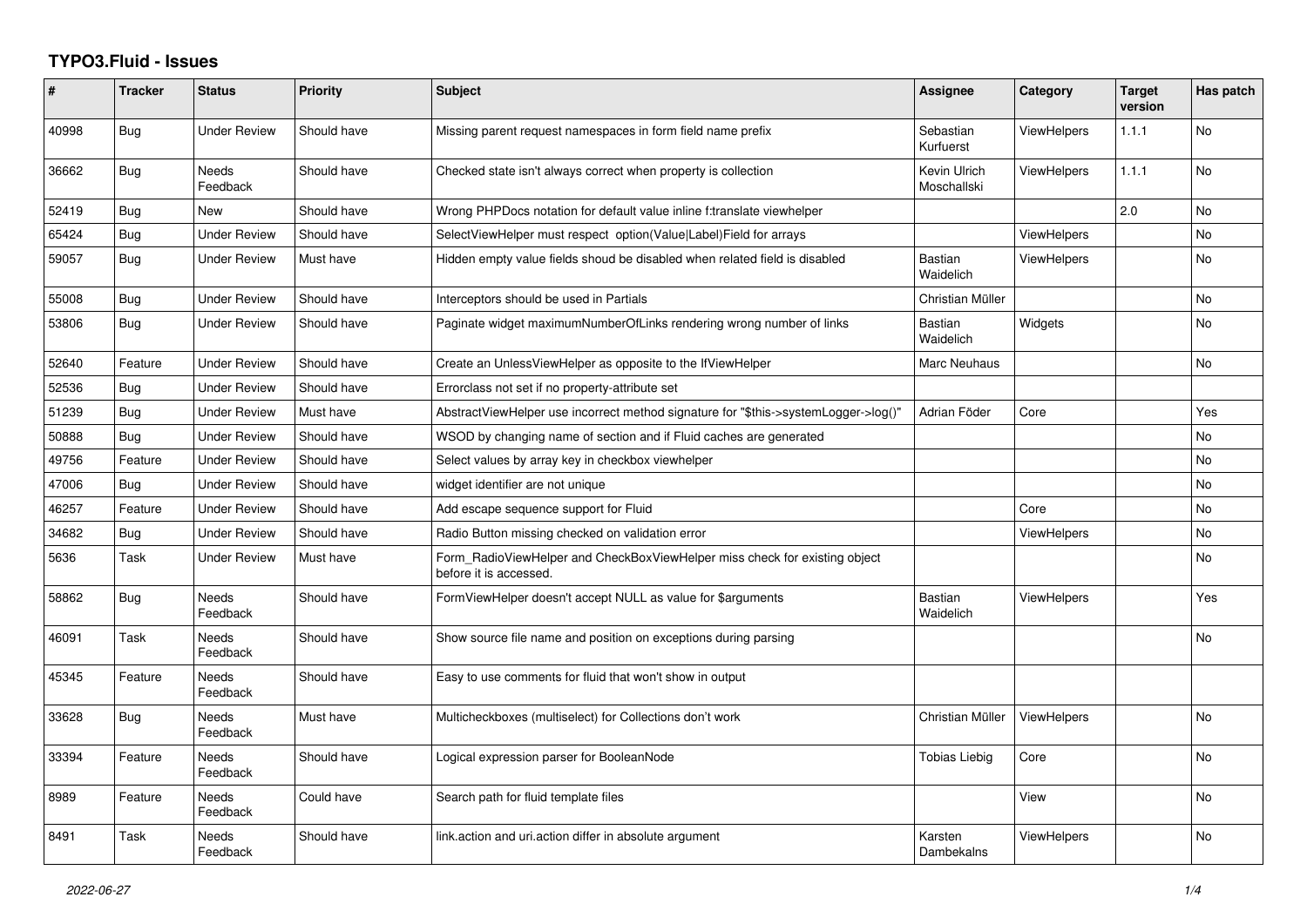| $\sharp$ | <b>Tracker</b> | <b>Status</b>     | <b>Priority</b> | <b>Subject</b>                                                                       | <b>Assignee</b>        | Category           | <b>Target</b><br>version | Has patch |
|----------|----------------|-------------------|-----------------|--------------------------------------------------------------------------------------|------------------------|--------------------|--------------------------|-----------|
| 3291     | Feature        | Needs<br>Feedback | Should have     | Cacheable viewhelpers                                                                |                        |                    |                          | <b>No</b> |
| 28551    | Bug            | Accepted          | Should have     | (v4) backport VHTest                                                                 | Sebastian<br>Kurfuerst |                    |                          | No        |
| 9005     | Feature        | Accepted          | Could have      | Fluid Template Analyzer (FTA)                                                        | Sebastian<br>Kurfuerst |                    |                          |           |
| 5933     | Feature        | Accepted          | Should have     | Optional section rendering                                                           | Sebastian<br>Kurfuerst | ViewHelpers        |                          | No        |
| 60856    | Bug            | New               | Must have       | Target attribute not supported by the form viewhelper                                |                        | ViewHelpers        |                          | Yes       |
| 60271    | Feature        | New               | Should have     | Paginate viewhelper, should also support arrays                                      |                        |                    |                          | No        |
| 60181    | Feature        | New               | Could have      | Caching mechanism for Fluid Views/Templates                                          |                        | View               |                          | No        |
| 60003    | Feature        | New               | Should have     | Add required-Attribute to f:form.password                                            |                        | ViewHelpers        |                          | No        |
| 58983    | Bug            | New               | Should have     | format.date does not respect linebreaks and throws exception                         |                        |                    |                          | No        |
| 58921    | Bug            | New               | Should have     | f:form.* VHs crash if NOT inside f:form but followed by f:form                       |                        |                    |                          | No        |
| 57885    | Bug            | New               | Must have       | Inputs are cleared from a second form if the first form produced a vallidation error |                        |                    |                          | No        |
| 56237    | Task           | New               | Should have     | in-line (Condition) ViewHelpers should not evaluate on parsing                       |                        |                    |                          | No        |
| 54284    | Bug            | New               | Should have     | Default Option for Switch/Case VH                                                    |                        | ViewHelpers        |                          | No        |
| 54195    | Task           | New               | Should have     | Rename and move FormViewHelper's errorClass value, currently 'f3-form-error'         | Adrian Föder           | <b>ViewHelpers</b> |                          | No        |
| 52591    | Bug            | New               | Should have     | The Pagination Widget broken for joined objects                                      |                        |                    |                          | No        |
| 51277    | Feature        | New               | Should have     | ViewHelper context should be aware of actual file occurrence                         |                        |                    |                          | No        |
| 51100    | Feature        | New               | Must have       | Links with absolute URI should have the option of URI Scheme                         |                        | ViewHelpers        |                          | No        |
| 49600    | Bug            | New               | Should have     | f:form tag shown as a HTML on frontend                                               |                        | ViewHelpers        |                          | No        |
| 49038    | Bug            | New               | Must have       | form.select does not select the first item if prependOptionValue is used             |                        |                    |                          | No        |
| 48355    | Feature        | New               | Could have      | Assign output of viewhelper to template variable for further processing.             |                        |                    |                          |           |
| 47669    | Task           | New               | Should have     | FormViewHelper does not define the default request method                            |                        |                    |                          | No        |
| 46545    | Feature        | New               | Should have     | Better support for arrays in options of SelectViewHelper                             |                        |                    |                          | No        |
| 45394    | Task           | New               | Should have     | Forwardport Unit test for standalone view                                            |                        | View               |                          | No        |
| 45153    | Feature        | New               | Should have     | f:be.menus.actionMenuItem - Detection of the current select option is insufficient   |                        |                    |                          | No        |
| 43072    | Task           | New               | Should have     | Remove TOKENS for adding templates fallback in Backporter                            |                        | View               |                          | No        |
| 43071    | Task           | New               | Should have     | Remove TOKENS for adding fallback teplates in B                                      |                        |                    |                          | No        |
| 42743    | Task           | New               | Should have     | Remove inline style for hidden form fields                                           |                        |                    |                          | No        |
| 42397    | Feature        | New               | Should have     | Missing viewhelper for general links                                                 |                        |                    |                          | No        |
| 40081    | Feature        | New               | Should have     | Allow assigned variables as keys in arrays                                           |                        |                    |                          | No        |
| 40064    | <b>Bug</b>     | New               | Must have       | Multiselect is not getting persisted                                                 |                        | ViewHelpers        |                          | No        |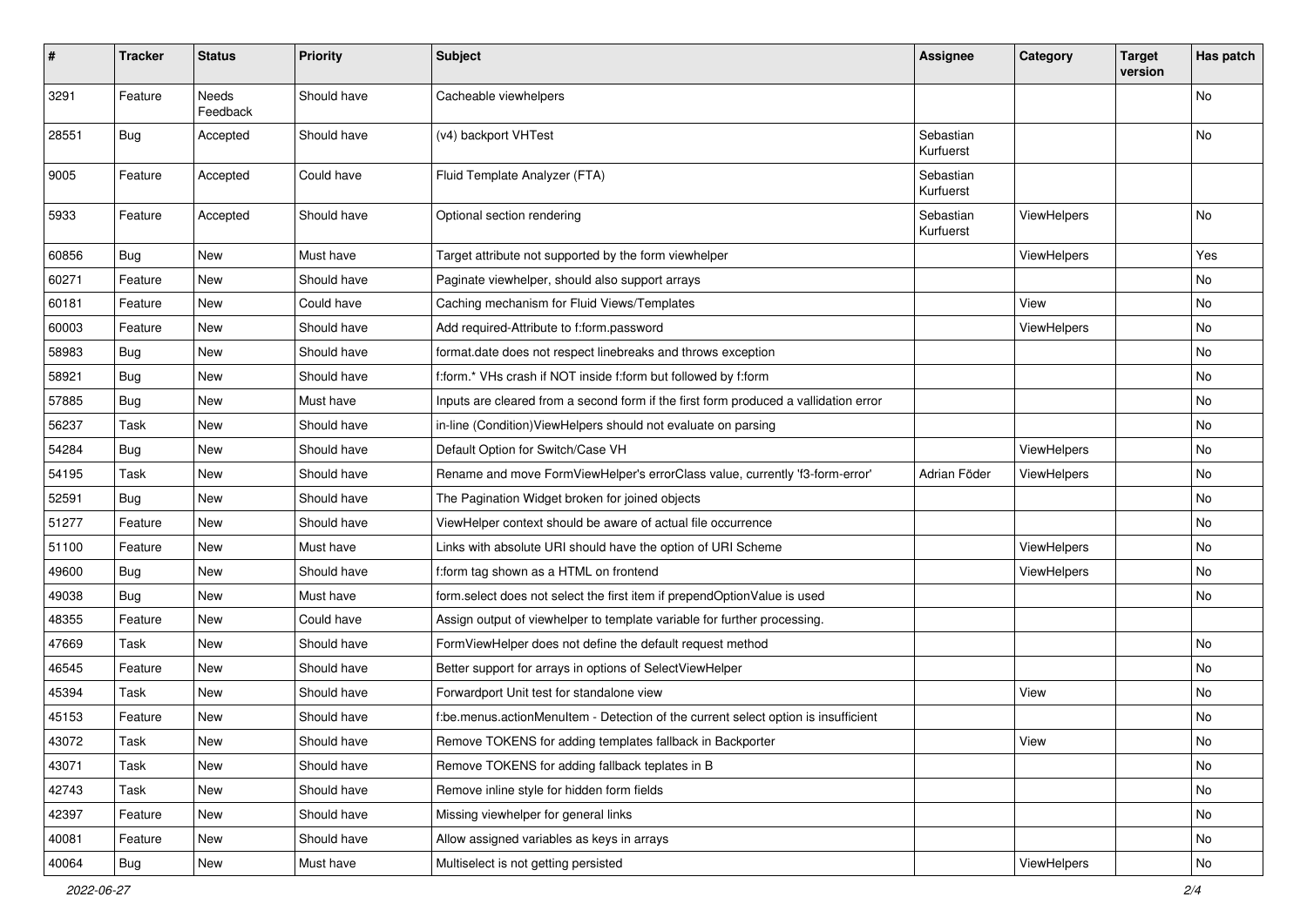| ∦     | <b>Tracker</b> | <b>Status</b> | <b>Priority</b>      | <b>Subject</b>                                                                                              | <b>Assignee</b>        | Category           | <b>Target</b><br>version | Has patch |
|-------|----------------|---------------|----------------------|-------------------------------------------------------------------------------------------------------------|------------------------|--------------------|--------------------------|-----------|
| 39990 | <b>Bug</b>     | New           | Should have          | Same form twice in one template: hidden fields for empty values are only rendered<br>once                   |                        | Core               |                          | No        |
| 39936 | Feature        | New           | Should have          | registerTagAttribute should handle default values                                                           |                        | ViewHelpers        |                          | No        |
| 38369 | Bug            | New           | Must have            | Resource ViewHelpers should not fall back to request package                                                |                        | View               |                          | No        |
| 38130 | Feature        | New           | Should have          | Checkboxes and multiple select fields should have an assignable default value                               |                        |                    |                          | No        |
| 37619 | Bug            | New           | Should have          | Fatal Error when using variable in name attribute of Section ViewHelper                                     |                        | ViewHelpers        |                          | <b>No</b> |
| 37095 | Feature        | New           | Should have          | It should be possible to set a different template on a Fluid TemplateView inside an<br>action               | Christopher<br>Hlubek  |                    |                          | No        |
| 36655 | <b>Bug</b>     | <b>New</b>    | Should have          | <b>Pagination Links</b>                                                                                     |                        | Widgets            |                          | <b>No</b> |
| 36559 | Feature        | <b>New</b>    | Could have           | New widget progress bar                                                                                     |                        |                    |                          | Yes       |
| 36410 | Feature        | <b>New</b>    | Should have          | Allow templates to send arguments back to layout                                                            |                        | ViewHelpers        |                          | <b>No</b> |
| 34309 | Task           | <b>New</b>    | Could have           | Unknown ViewHelpers cause exception - should be handled more graceful                                       |                        | <b>ViewHelpers</b> |                          | No        |
| 33551 | <b>Bug</b>     | New           | Must have            | View helper values break out of a partial scope                                                             | Sebastian<br>Kurfuerst | Core               |                          | <b>No</b> |
| 33215 | Feature        | New           | Should have          | RFC: Dynamic values in ObjectAccess paths                                                                   |                        |                    |                          | No        |
| 32035 | Task           | New           | Should have          | Improve fluid error messages                                                                                |                        | Core               |                          | Yes       |
| 31955 | Feature        | New           | Should have          | f:uri.widget                                                                                                |                        | Widgets            |                          | No        |
| 30937 | Bug            | New           | Should have          | CropViewHelper stringToTruncate can't be supplied so it can't be easily extended                            |                        | <b>ViewHelpers</b> |                          | Yes       |
| 30555 | Feature        | New           | Could have           | Make TagBuilder more extensible                                                                             |                        | Core               |                          | No        |
| 28554 | <b>Bug</b>     | New           | Should have          | (v4) implement feature flag to disable caching                                                              |                        |                    |                          | <b>No</b> |
| 28553 | Bug            | New           | Should have          | improve XHProf test setup                                                                                   |                        |                    |                          | <b>No</b> |
| 28552 | Bug            | New           | Should have          | (v5) write ViewHelper test for compiled run; adjust functional test to do two passes<br>(uncached & cached) |                        |                    |                          | <b>No</b> |
| 28550 | Bug            | New           | Should have          | (v4) make widgets cacheable, i.e. not implement childnodeaccess interface                                   |                        |                    |                          | No        |
| 28549 | Bug            | New           | Should have          | make widgets cacheable, i.e. not implement childnodeaccess interface                                        |                        |                    |                          | No        |
| 27607 | Bug            | New           | Must have            | Make Fluid comparisons work when first element is STRING, second is NULL.                                   |                        | Core               |                          | No        |
| 26664 | Task           | New           | Won't have this time | Clean up Form ViewHelpers                                                                                   |                        | ViewHelpers        |                          | No        |
| 26658 | Task           | New           | Won't have this time | Make Form ViewHelpers consistent                                                                            |                        | ViewHelpers        |                          | No        |
| 13045 | <b>Bug</b>     | New           | Should have          | Entity decode of strings are different between if-conditions and output of variable                         |                        |                    |                          |           |
| 12863 | <b>Bug</b>     | New           | Should have          | Attributes of a viewhelper can't contain a '-'                                                              | Sebastian<br>Kurfuerst | Core               |                          | <b>No</b> |
| 10911 | Task           | <b>New</b>    | Should have          | Tx Fluid ViewHelpers Form AbstractFormViewHelper->renderHiddenIdentityField<br>should be more reliable      |                        | <b>ViewHelpers</b> |                          | <b>No</b> |
| 10472 | Feature        | New           | Could have           | Fluid Standalone distribution                                                                               |                        | Core               |                          | <b>No</b> |